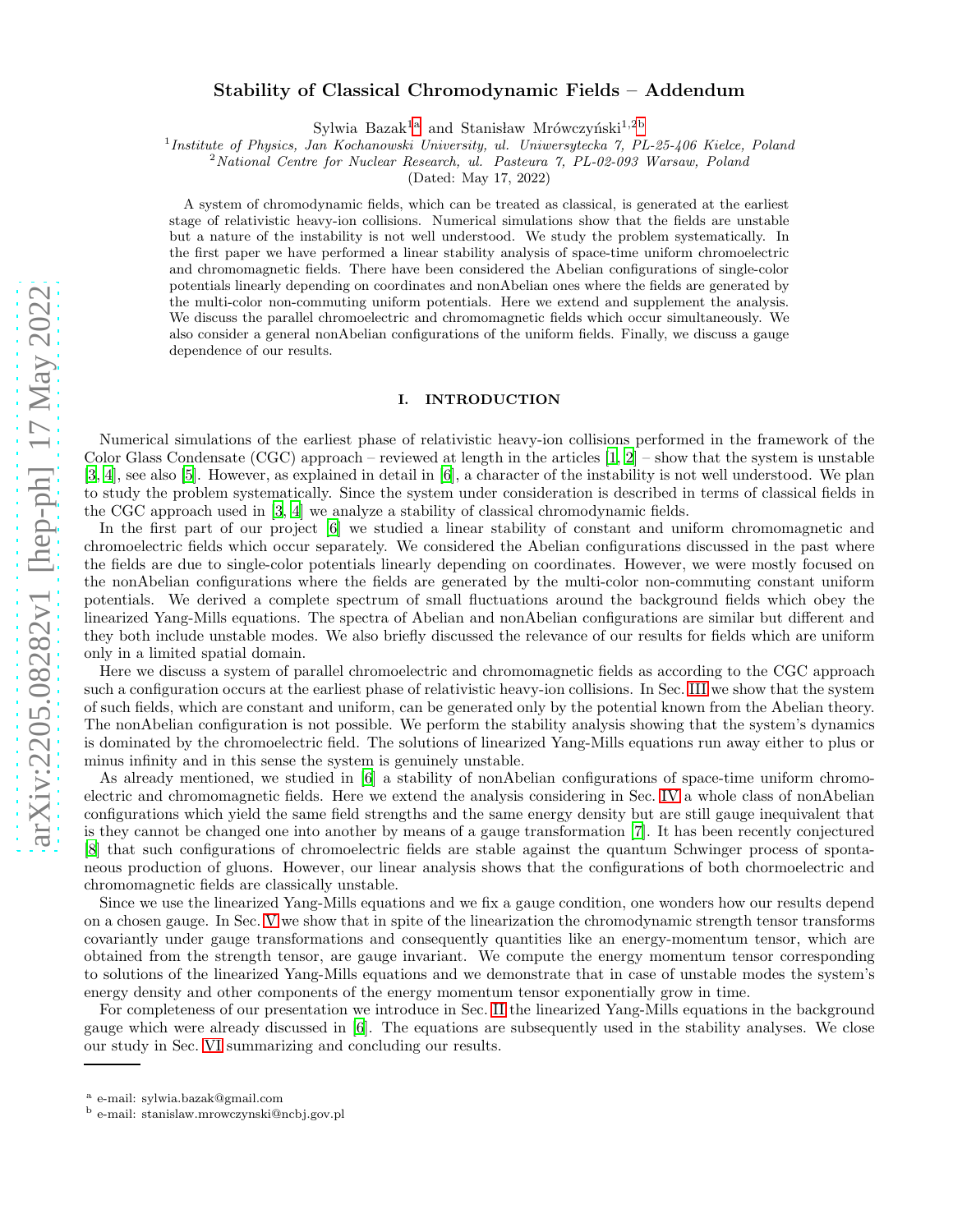Throughout the paper the indices  $i, j = x, y, z$  and  $\mu, \nu = 0, 1, 2, 3$  label, respectively, the Cartesian spatial coordinates and those of Minkowski space. The signature of the metric tensor is  $(+, -, -, -)$ . The indices  $a, b = 1, 2, \ldots N_c^2 - 1$ . numerate color components in the adjoint representation of  $SU(N_c)$  gauge group. However, we mostly use the  $SU(2)$ group. We neglect henceforth the prefix 'chromo' when referring to chromoelectric or chromomagnetic fields. Since we study chromodynamics only, this should not be confusing.

#### <span id="page-1-1"></span>II. LINEARIZED CLASSICAL CHROMODYNAMICS

The Yang-Mills equations written in the adjoint representation of the  $SU(N_c)$  gauge group are

<span id="page-1-2"></span>
$$
D_{\mu}^{ab}F_{b}^{\mu\nu} = j_{a}^{\nu},\tag{1}
$$

where  $D_{\mu}^{ab} \equiv \partial_{\mu} \delta^{ab} - gf^{abc} A_{\mu}^c$ ,  $j_a^{\nu}$  is the color current and the strength tensor is

<span id="page-1-7"></span>
$$
F_a^{\mu\nu} = \partial^{\mu} A_a^{\nu} - \partial^{\nu} A_a^{\mu} + gf_{abc} A_b^{\mu} A_c^{\nu}.
$$
\n<sup>(2)</sup>

The electric and magnetic fields are given as

<span id="page-1-4"></span>
$$
E_a^i = F_a^{i0}, \qquad \qquad B_a^i = \frac{1}{2} \epsilon^{ijk} F_a^{kj}, \tag{3}
$$

where  $\epsilon^{ijk}$  is the Levi-Civita fully antisymmetric tensor.

We assume that the potential  $\bar{A}_a^{\mu}$  solves the Yang-Mills equation [\(1\)](#page-1-2) and we consider small fluctuations  $a_a^{\mu}$  around  $\bar{A}_{a}^{\mu}$ . So, we define the potential

$$
A_a^{\mu}(t, \mathbf{r}) \equiv \bar{A}_a^{\mu}(t, \mathbf{r}) + a_a^{\mu}(t, \mathbf{r}), \qquad (4)
$$

such that  $|\bar{A}(t,\mathbf{r})| \gg |a(t,\mathbf{r})|$ .

Assuming that the background potential  $\bar{A}_a^{\mu}$  satisfies the Lorentz gauge condition  $\partial_{\mu}\bar{A}_a^{\mu}=0$  while the fluctuation potential  $a_a^{\mu}$  that of the background gauge

$$
\bar{D}_{\mu}^{ab}a_{b}^{\mu}=0,\tag{5}
$$

where  $\bar{D}_{\mu}^{ab} \equiv \partial_{\mu} \delta^{ab} - gf^{abc} \bar{A}_{\mu}^{c}$ , the Yang-Mills equation linearized in  $a_{a}^{\mu}$  can be written as

<span id="page-1-3"></span>
$$
[g^{\mu\nu}(\bar{D}_{\rho}\bar{D}^{\rho})_{ac} + 2gf^{abc}\bar{F}_{b}^{\mu\nu}]a_{\nu}^{c} = 0.
$$
\n(6)

The background gauge appears particularly convenient for our purposes because different color and space-time components of  $a_\mu^a$  are mixed only through the tensor  $\bar{F}_b^{\mu\nu}$  which enters Eq. [\(6\)](#page-1-3). In case of other gauges, e.g. the Lorentz gauge  $\partial_{\mu}a_{a}^{\mu}=0$ , the mixing is more severe. Throughout the stability analysis presented in [\[6\]](#page-9-5) and here we use the background gauge which facilitates comparisons of various cases.

# <span id="page-1-0"></span>III. PARALLEL ELECTRIC AND MAGNETIC FIELDS

The electric and magnetic fields which are constant uniform and both along the axis  $x$  are generated by the potential known from the Abelian theory that is

<span id="page-1-5"></span>
$$
\bar{A}_a^{\mu}(t, \mathbf{r}) = \delta^{a1}(-xE, 0, 0, yB) \tag{7}
$$

where  $\mathbf{r} = (x, y, z)$ . Our stability analysis of is limited to the SU(2) gauge group when  $f^{abc} = \epsilon^{abc}$  with  $a, b = 1, 2, 3$ . Using Eqs. [\(3\)](#page-1-4), one finds that the only non-vanishing elements of the tensor  $\bar{F}_{a}^{\mu\nu}$  corresponding to the potential [\(7\)](#page-1-5) are  $\bar{F}_1^{x0} = -\bar{F}_1^{0x} = E$  and  $\bar{F}_1^{zy} = -\bar{F}_1^{yz} = B$  that is

<span id="page-1-6"></span>
$$
\mathbf{E}_a(t,\mathbf{r}) = \delta^{a1}(E,0,0) \qquad \mathbf{B}_a(t,\mathbf{r}) = \delta^{a1}(B,0,0). \tag{8}
$$

The potential [\(7\)](#page-1-5) solves the equations of motion [\(1\)](#page-1-2) with vanishing current. The nonAbelian terms disappear because there is only one color component. The potential satisfies the Lorentz gauge condition  $\partial_{\mu} \bar{A}_{a}^{\mu} = 0$ .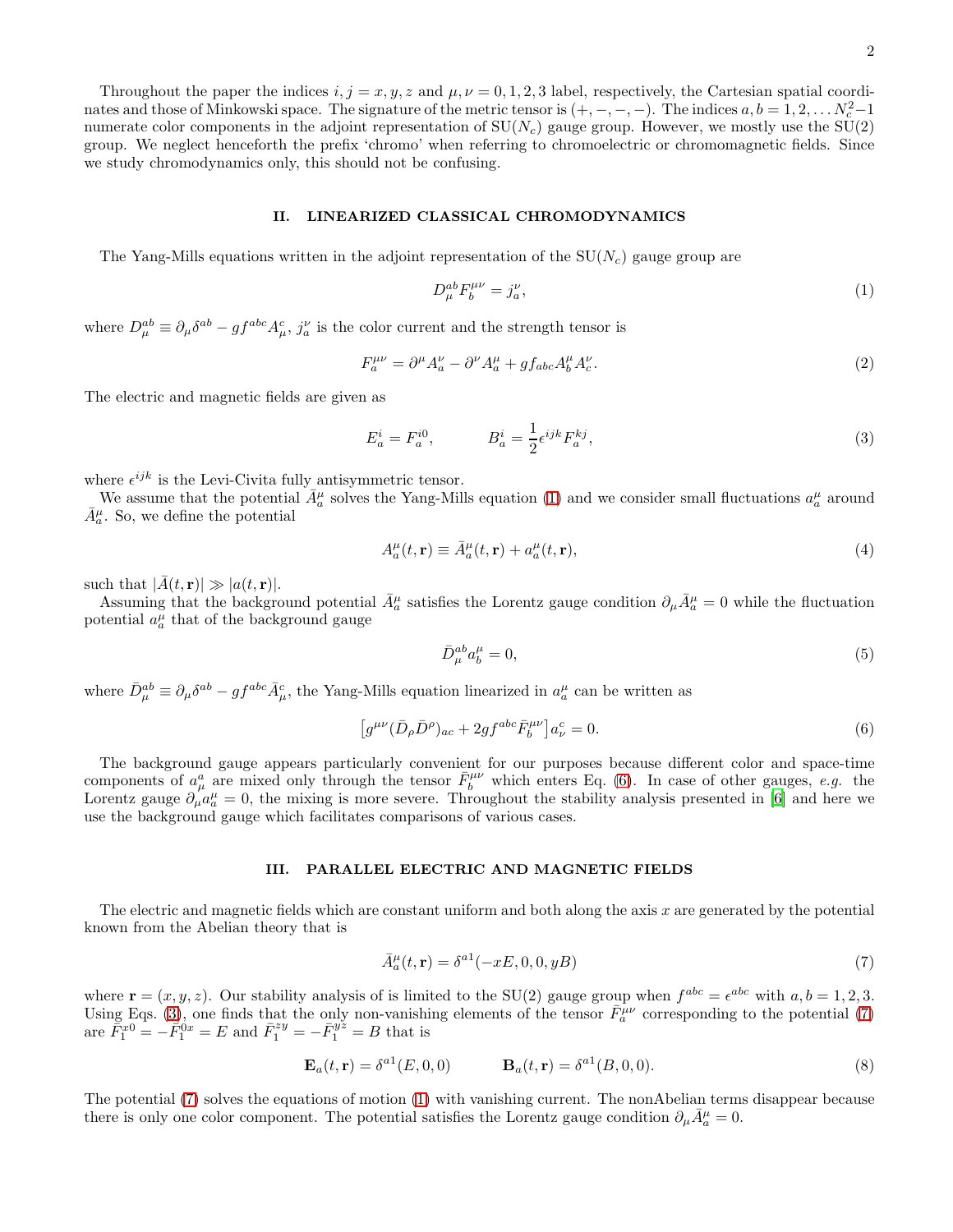We note that the electric and magnetic fields [\(8\)](#page-1-6) are of the same color. If the potential is chosen, for example, as  $\bar{A}^{\mu}_{a}(t,\mathbf{r}) = \delta^{a}(-xE,0,0,0) + \delta^{a}2(0,0,0,yB)$ , then except the uniform electric and magnetic fields of the colors 1 and 2,  $A_a(t,1) = 0$   $(-2L, 0, 0, 0) + 0$   $(0, 0, 0, y, B)$ , then except the uniform electric and magnetic fields of the colors 1 and 2, respectively, there is the non-uniform electric field along the axis z of color 3 corresponding t

When the electric and magnetic fields are studied separately, the uniform electric and magnetic fields can occur not only due potentials linearly depending on coordinates as in the Abelian theory but also due to non-linear terms of the strength tensor [\(2\)](#page-1-7) [\[6\]](#page-9-5). However, there is no analogous nonAbelian configuration which generates only parallel and uniform electric and magnetic fields. The potential which produces the fields [\(8\)](#page-1-6) also generates other components of the strength tensor  $\bar{F}_a^{\mu\nu}$ . One checks that the potential [\(7\)](#page-1-5) is the unique configuration with the constant and uniform electric and magnetic fields along the axis  $x$ .

Let us now consider a stability of the parallel electric and magnetic fields. The linearized Yang-Mills equation [\(6\)](#page-1-3) of the background [\(7\)](#page-1-5) is

<span id="page-2-0"></span>
$$
\Box a_{a}^{\mu} + 2g\epsilon^{ab1}(xE\partial_{0} - By\partial_{z})a_{b}^{\mu} - 2g\epsilon^{ab1}(E\delta^{\mu 0}a_{b}^{x} + E\delta^{\mu x}a_{b}^{0} + B\delta^{\mu y}a_{b}^{z} - B\delta^{\mu z}a_{b}^{y}) + g^{2}(E^{2}x^{2} - B^{2}y^{2})\epsilon^{ac1}\epsilon^{cb1}a_{b}^{\mu} = 0.
$$
 (9)

Defining the function

<span id="page-2-3"></span>
$$
T^{\pm} = a_2^0 \pm i a_3^0, \qquad X^{\pm} = a_2^x \pm i a_3^x, \qquad Y^{\pm} = a_2^y \pm i a_3^y, \qquad Z^{\pm} = a_2^z \pm i a_3^z,
$$
 (10)

the equation [\(9\)](#page-2-0) provides

<span id="page-2-1"></span>
$$
\Box T^{+} - 2ig(xE\partial_{0} - By\partial_{z})T^{+} + 2igEX^{+} - g^{2}(E^{2}x^{2} - B^{2}y^{2})T^{+} = 0,
$$
\n(11)

$$
\Box X^{+} - 2ig(xE\partial_{0} - By\partial_{z})X^{+} + 2igET^{+} - g^{2}(E^{2}x^{2} - B^{2}y^{2})X^{+} = 0,
$$
\n(12)

$$
\Box T^{-} + 2ig(xE\partial_0 - By\partial_z)T^{-} - 2igEX^{-} - g^2(E^2x^2 - B^2y^2)T^{-} = 0,
$$
\n(13)

$$
\Box X^{-} + 2ig(xE\partial_0 - By\partial_z)X^{-} - 2igET^{-} - g^2(E^2x^2 - B^2y^2)X^{-} = 0,
$$
\n(14)

$$
\Box Y^{+} - 2ig(xE\partial_{0} - By\partial_{z})Y^{+} + 2igBZ^{+} - g^{2}(E^{2}x^{2} - B^{2}y^{2})Y^{+} = 0,
$$
\n(15)

$$
\Box Z^{+} - 2ig(xE\partial_{0} - By\partial_{z})Z^{+} - 2igBY^{+} - g^{2}(E^{2}x^{2} - B^{2}y^{2})Z^{+} = 0,
$$
\n(16)

$$
\Box Y^{-} + 2ig(xE\partial_0 - By\partial_z)Y^{-} - 2igBZ^{-} - g^2(E^2x^2 - B^2y^2)Y^{-} = 0,
$$
\n(17)

$$
\Box Z^{-} + 2ig(xE\partial_0 - By\partial_z)Z^{-} + 2igBY^{-} - g^2(E^2x^2 - B^2y^2)Z^{-} = 0.
$$
\n(18)

To diagonalize the equations  $(11)$  -  $(18)$  we introduce the functions

<span id="page-2-4"></span>
$$
G^{\pm} \equiv T^{+} \pm X^{+}, \qquad H^{\pm} \equiv T^{-} \pm X^{-}, \qquad U^{\pm} \equiv Y^{+} \pm iZ^{+}, \qquad W^{\pm} \equiv Y^{-} \pm iZ^{-}, \qquad (19)
$$

and assuming that the functions  $a_n^{\mu}$  depend on t, z as  $e^{-i(\omega t - k_z z)}$ , the equations [\(11\)](#page-2-1) - [\(18\)](#page-2-1) yield

<span id="page-2-2"></span>
$$
\left(-\frac{\partial^2}{\partial x^2} - \frac{\partial^2}{\partial y^2} - (\omega + gEx)^2 + (k_z - gBy)^2 + 2igE\right)G^+ = 0,\tag{20}
$$

$$
\left(-\frac{\partial^2}{\partial x^2} - \frac{\partial^2}{\partial y^2} - (\omega + gEx)^2 + (k_z - gBy)^2 - 2igE\right)G^- = 0,\tag{21}
$$

$$
\left(-\frac{\partial^2}{\partial x^2} - \frac{\partial^2}{\partial y^2} - (\omega - gEx)^2 + (k_z + gBy)^2 - 2igE\right)H^+ = 0,\tag{22}
$$

$$
\left(-\frac{\partial^2}{\partial x^2} - \frac{\partial^2}{\partial y^2} - (\omega - gEx)^2 + (k_z + gBy)^2 + 2igE\right)H^- = 0,\tag{23}
$$

$$
\left(-\frac{\partial^2}{\partial x^2} - \frac{\partial^2}{\partial y^2} - (\omega + gEx)^2 + (k_z - gBy)^2 + 2gB\right)U^+ = 0,\tag{24}
$$

$$
\left(-\frac{\partial^2}{\partial x^2} - \frac{\partial^2}{\partial y^2} - (\omega + gEx)^2 + (k_z - gBy)^2 - 2gB\right)U^- = 0,\tag{25}
$$

$$
\left(-\frac{\partial^2}{\partial x^2} - \frac{\partial^2}{\partial y^2} - (\omega - gEx)^2 + (k_z + gBy)^2 - 2gB\right)W^+ = 0,\tag{26}
$$

$$
\left(-\frac{\partial^2}{\partial x^2} - \frac{\partial^2}{\partial y^2} - (\omega - gEx)^2 + (k_z + gBy)^2 + 2gB\right)W^- = 0.
$$
\n(27)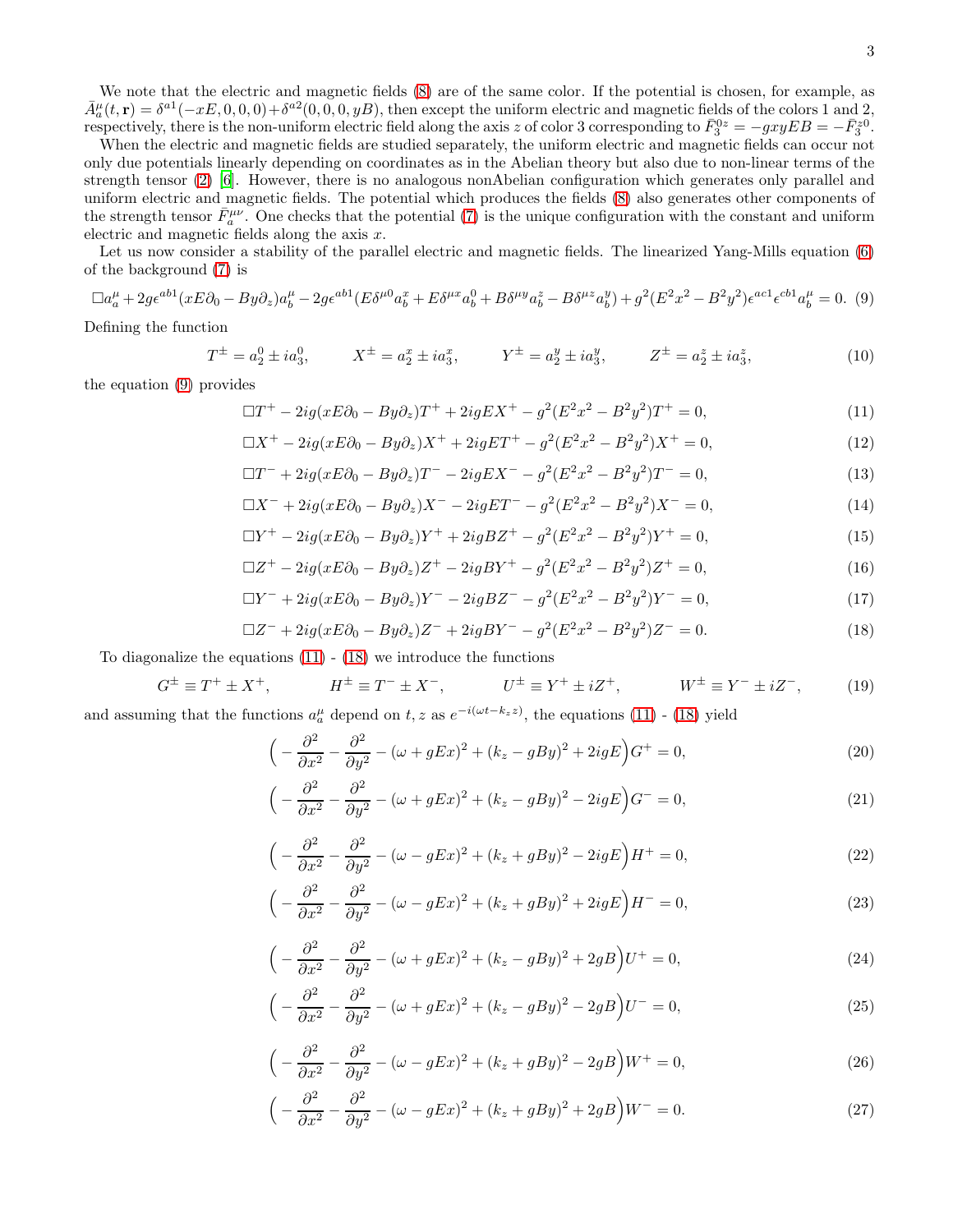The equations [\(20\)](#page-2-2) - [\(27\)](#page-2-2) can be solved by the variable separation method. We solve for example the equations [\(24\)](#page-2-2) and [\(25\)](#page-2-2). Assuming that

$$
U^{\pm}(x,y) = U_{E}^{\pm}(x) U_{B}^{\pm}(y),
$$
\n(28)

one finds two equations

<span id="page-3-1"></span>
$$
\left[C_U^{\pm} - \frac{\partial^2}{\partial x^2} - g^2 E^2 \left(\frac{\omega}{gE} + x\right)^2\right] U_E^{\pm}(x) = 0,
$$
\n(29)

$$
\[ -C_U^{\pm} \pm 2gB - \frac{\partial^2}{\partial y^2} + g^2 B^2 \left( \frac{k_z}{gB} - y \right)^2 \] U_B^{\pm}(y) = 0, \tag{30}
$$

where  $C_U^{\pm}$  is the separation constant.

Under the replacements

$$
C_U^{\pm} \mp 2gB \rightarrow 2m\mathcal{E}, \qquad gB \rightarrow m\bar{\omega}, \qquad \frac{k_z}{gB} \rightarrow y_0, \qquad (31)
$$

where  $\mathcal E$  is the oscillator energy and  $\bar{\omega}$  is the frequency of the classical counterpart, the equation [\(30\)](#page-3-1) coincides with the Schrödinger equation of the harmonic oscillator which can be written as

$$
\left(-2m\mathcal{E} + m^2\bar{\omega}^2(y_0 - y)^2 - \frac{d^2}{dy^2}\right)\varphi(y) = 0.
$$
\n(32)

Since the oscillator energy is quantized as

$$
\mathcal{E}_n = \bar{\omega}\left(n + \frac{1}{2}\right), \qquad n = 0, 1, 2, \dots \tag{33}
$$

the separation constant equals

$$
C_U^{\pm} = gB(2n+1) \pm 2gB,
$$
\n(34)

and the solutions are well-known to be

$$
U_B^{\pm}(y) \sim H_n(a(y - y_0)) e^{-\frac{1}{2}a^2(y - y_0)^2}, \tag{35}
$$

where  $a \equiv \sqrt{gB}$ ,  $y_0 \equiv \frac{k_z}{gB}$  and  $H_n$  is the Hermite polynomial.

Under the replacements

$$
C_U^{\pm} \to -2m\mathcal{E}, \qquad gE \to m\bar{\omega}, \qquad \frac{\omega}{gE} \to x_0, \qquad (36)
$$

the equation [\(29\)](#page-3-1) coincides with the Schrödinger equation of the inverted harmonic oscillator which can be written as

$$
\left(-2m\mathcal{E} - m^2\bar{\omega}^2(x_0 - x)^2 - \frac{d^2}{dx^2}\right)\phi(x) = 0.
$$
\n(37)

As discussed in detail in [\[9](#page-9-8)], there are no normalizable solutions of the Schrödinger equation of inverted harmonic oscillator. The solutions run away either to plus or minus infinity and thus the configuration of constant electric field is genuinely unstable.

# <span id="page-3-0"></span>IV. NONABELIAN CONFIGURATIONS OF UNIFORM FIELDS

# A. Magnetic Field

A nonAbelian configuration of  $\bar{A}_a^{\mu}$  which produces a constant homogeneous magnetic field  $\mathbf{B}_a = \delta^{a1}(B,0,0)$  is

<span id="page-3-2"></span>
$$
\bar{A}_a^{\mu} = \begin{bmatrix} 0 & 0 & 0 & 0 \\ 0 & 0 & 0 & \lambda \sqrt{B/g} \\ 0 & 0 & \frac{1}{\lambda} \sqrt{B/g} & 0 \end{bmatrix},
$$
\n(38)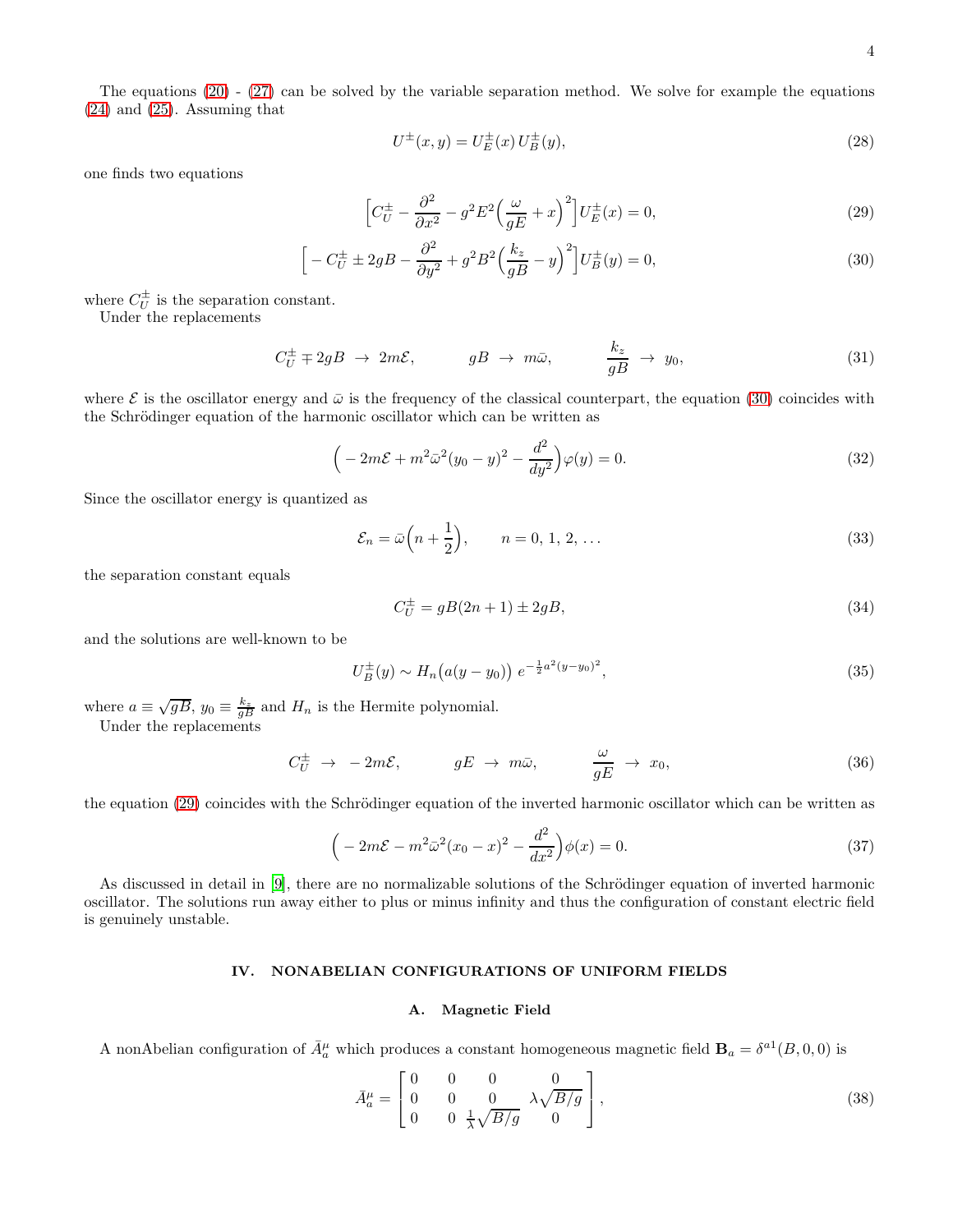where the Lorentz index  $\mu$  numerates the columns and the color index a numerates the rows;  $\lambda$  is an arbitrary real number different from zero. In the first paper [\[6\]](#page-9-5) we studied in detail the special case of the potential [\(38\)](#page-3-2) with  $\lambda = 1$ . Here we briefly discuss the general case of arbitrary  $\lambda$ .

The potential [\(38\)](#page-3-2), which obviously satisfies the Lorentz gauge condition, does not solve the Yang-Mills equation [\(1\)](#page-1-2) with  $j_a^{\mu} = 0$ . Computing  $\bar{D}_{\mu}^{ab} \bar{F}_b^{\mu\nu}$ , one finds

<span id="page-4-0"></span>
$$
\begin{bmatrix} 0 & 0 & 0 & 0 \ 0 & 0 & 0 & \frac{1}{\lambda} g^{1/2} B^{3/2} \\ 0 & 0 & \lambda g^{1/2} B^{3/2} & 0 \end{bmatrix} = j_a^{\mu}.
$$
 (39)

Following [\[13\]](#page-9-9), we assume that the current, which enters the Yang-Mills equation, equals the left-hand side of Eq. [\(39\)](#page-4-0). Then, the potential [\(38\)](#page-3-2) solves the Yang-Mills equations [\(1\)](#page-1-2).

Since the current  $j^{\mu}$  in the fundamental representation transforms under a gauge transformation U as  $j^{\mu} \to U j^{\mu} U^{\dagger}$ the quantity  $\text{Tr}[j^{\mu}j_{\mu}]$  is a gauge invariant and so is  $j^{\mu}_{a}j_{a\mu}$ . The current [\(39\)](#page-4-0) yields

<span id="page-4-1"></span>
$$
j_a^{\mu} j_{a\mu} = -\left(\frac{1}{\lambda^2} + \lambda^2\right) g B^3. \tag{40}
$$

Because the gauge invariant [\(40\)](#page-4-1) depends on  $(\lambda^{-2} + \lambda^2)$  the potential configurations [\(38\)](#page-3-2) of different  $(\lambda^{-2} + \lambda^2)$  are gauge inequivalent [\[7\]](#page-9-6), even so the configurations produce the same field strength and the same energy density, see Sec. [V.](#page-6-0) Therefore, it is of physical interest to analyze a stability of the configuration [\(38\)](#page-3-2) of arbitrary  $\lambda$ .

The equation of motion of the small field  $a_a^{\mu}$  [\(6\)](#page-1-3) is found to be

<span id="page-4-2"></span>
$$
\Box a_{a}^{\mu} + 2gA(\lambda^{-1}\epsilon^{a3b}\partial_{y} + \lambda\epsilon^{a2b}\partial_{z})a_{b}^{\mu} - g^{2}A^{2}(\lambda^{2}\epsilon^{a2e}\epsilon^{e2b} + \lambda^{-2}\epsilon^{a3e}\epsilon^{e3b})a_{b}^{\mu} + 2g^{2}A^{2}\epsilon^{a1b}(\delta^{\mu y}a_{b}^{z} - \delta^{\mu z}a_{b}^{y}) = 0, \qquad (41)
$$

where  $A \equiv \sqrt{B/g}$ .

Assuming that  $a_a^{\mu}(t, x, y, z) = e^{-i(\omega t - \mathbf{k} \cdot \mathbf{r})} a_a^{\mu}$ , where  $\mathbf{k} = (k_x, k_y, k_z)$  and  $\mathbf{r} = (x, y, z)$ , Eqs. [\(41\)](#page-4-2) are changed into the following set of algebraic equations

$$
\hat{M}_B^t \, \vec{a^t} = 0, \qquad \qquad \hat{M}_B^x \, \vec{a^x} = 0, \qquad \qquad \hat{M}_B^{yz} \, \vec{a^y}^z = 0, \tag{42}
$$

where  $\vec{a}^t$  and  $\vec{a}^x$  represent three colors of the corresponding components of the four-vector  $a^\mu$ . The vector  $a^{\vec{y}z}$  is six dimensional, it includes three colors of  $a^y$  and  $a^z$ . The matrices  $\hat{M}_B^t$  and  $\hat{M}_B^x$ , which are equal to each other, are  $3 \times 3$ and  $\hat{M}_{B}^{yz}$  is  $6 \times 6$ . The explicit form of the matrices for  $\lambda = 1$  is given in [\[6](#page-9-5)].

The dispersion equations read

<span id="page-4-3"></span>
$$
\det \hat{M}_B^t = 0, \qquad \det \hat{M}_B^x = 0, \qquad \det \hat{M}_B^{yz} = 0.
$$
\n(43)

In [\[6](#page-9-5)] we have found a complete set of analytical solutions of Eqs. [\(43\)](#page-4-3) for  $\lambda = 1$ . The solutions of the first two equations are always stable while there is an unstable solution (that is with positive imaginary part) of the third equation. Since the analysis of the general case of  $\lambda \neq 1$  is more complex it is limited here to  $\mathbf{k} = 0$  which is sufficient to show that the system is unstable.

One finds three solutions of the first two identical equations [\(43\)](#page-4-3) which are

$$
\omega_0^2 = \lambda^2 g B, \qquad \omega_+^2 = \frac{1 + \lambda^4}{\lambda^2} g B, \qquad \omega_-^2 = \frac{1}{\lambda^2} g B. \tag{44}
$$

Since  $\omega_0^2$ ,  $\omega_+^2$  and  $\omega_-^2$  are real and positive, similarly to the special case  $\lambda = 1$  there are all stable modes corresponding to these solutions.

The solutions of the third equation [\(43\)](#page-4-3) read

$$
\omega_1^2 = \frac{1 + \lambda^4}{\lambda^2} gB, \qquad \omega_2^2 = \frac{1 + \lambda^4 + \sqrt{1 + 14\lambda^4 + \lambda^8}}{2\lambda^2} gB, \qquad \omega_3^2 = \frac{1 + \lambda^4 - \sqrt{1 + 14\lambda^4 + \lambda^8}}{2\lambda^2} gB. \tag{45}
$$

One checks that  $\omega_3^2 < 0$  for  $\lambda^2 > 0$ . Therefore, as in the special case  $\lambda = 1$ , there is the unstable mode associated with the overdamped mode.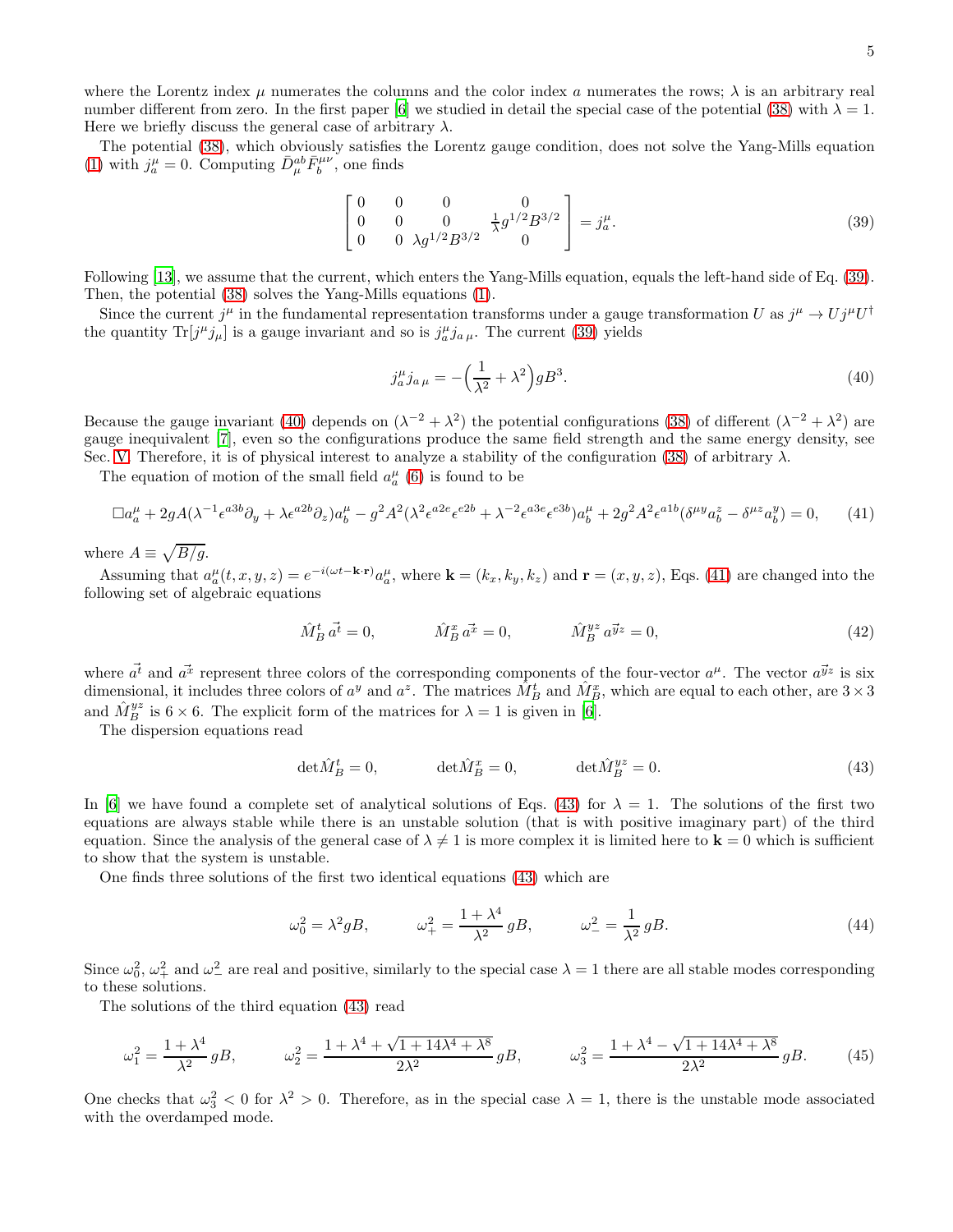#### B. Electric Field

A nonAbelian configuration of  $\bar{A}_a^i$ , which produces a constant homogeneous electric field along the axis x is

<span id="page-5-0"></span>
$$
\bar{A}_a^{\mu} = \begin{bmatrix} 0 & 0 & 0 & 0 \\ \lambda \sqrt{E/g} & 0 & 0 & 0 \\ 0 & \frac{1}{\lambda} \sqrt{E/g} & 0 & 0 \end{bmatrix},
$$
\n(46)

where as previously  $\lambda$  is an arbitrary real number different from zero. One checks that the potential [\(46\)](#page-5-0) yields the electric field  $\mathbf{E}_a = \delta^{a1}(-E, 0, 0)$ . In our first paper [\[6](#page-9-5)], where we studied in detail the special case of the potential [\(46\)](#page-5-0) with  $\lambda = 1$ , we incorrectly wrote that the field is of opposite direction that is  $\mathbf{E}_a = \delta^{a_1}(E, 0, 0)$ . Since the error does not influence our analysis in any way, we also use the potential [\(46\)](#page-5-0) here to to simplify a comparison of the results and to avoid a confusion. However, we discuss the general case of arbitrary  $\lambda$ .

The potential [\(46\)](#page-5-0), which obviously satisfies the Lorentz gauge condition, does not solve the Yang-Mills equation [\(1\)](#page-1-2) with  $j_a^{\mu} = 0$ . Instead one gets

<span id="page-5-1"></span>
$$
\begin{bmatrix} 0 & 0 & 0 & 0 \ \frac{1}{\lambda} g^{1/2} E^{3/2} & 0 & 0 & 0 \ 0 & -\lambda g^{1/2} E^{3/2} & 0 & 0 \end{bmatrix} = j_a^{\mu}.
$$
 (47)

As in the case of magnetic field we assume that the current, which enters the Yang-Mills equation, equals the left-hand side of Eq. [\(47\)](#page-5-1). Then, the potential [\(46\)](#page-5-0) solves the Yang-Mills equations [\(1\)](#page-1-2).

The current [\(39\)](#page-4-0) provides the gauge invariant

$$
j_a^{\mu} j_{a\mu} = \left(\frac{1}{\lambda^2} - \lambda^2\right) g E^3,\tag{48}
$$

and thus the potential configurations [\(46\)](#page-5-0) of different  $(\lambda^{-2} - \lambda^2)$  are gauge inequivalent [\[7\]](#page-9-6), even so the configurations produce the same field strength and the same energy density.

The equation of motion of the small field  $a_a^{\mu}$  [\(6\)](#page-1-3) is found to be

<span id="page-5-2"></span>
$$
\Box a_{a}^{\mu} + 2gA(\lambda \epsilon^{a2b}\partial_{0} + \lambda^{-1}\epsilon^{a3b}\partial_{x})a_{b}^{\mu} + g^{2}A^{2}(\lambda^{2}\epsilon^{a2e}\epsilon^{e2b} - \lambda^{-2}\epsilon^{a3e}\epsilon^{e3b})a_{b}^{\mu} + 2g^{2}A^{2}\epsilon^{a1b}(\delta^{\mu 0}a_{b}^{x} + \delta^{\mu x}a_{b}^{0}) = 0.
$$
 (49)

where  $A \equiv \sqrt{E/g}$ .

Assuming that  $a_a^{\mu}(t, x, y, z) = e^{-i(\omega t - \mathbf{k} \cdot \mathbf{r})} a_a^{\mu}$ , where  $\mathbf{k} = (k_x, k_y, k_z)$  and  $\mathbf{r} = (x, y, z)$ , Eqs. [\(49\)](#page-5-2) are changed into the following set of algebraic equations

$$
\hat{M}^{tx}_{E} a^{\vec{t}x} = 0, \qquad \hat{M}^{y}_{E} a^{\vec{y}} = 0, \qquad \hat{M}^{z}_{E} a^{\vec{z}} = 0.
$$
\n(50)

The second and third equation are identical to each other. In [\[6\]](#page-9-5) we have found a complete set of analytical solutions of the dispersion equations

<span id="page-5-3"></span>
$$
\det \hat{M}_E^{tx} = 0, \qquad \det \hat{M}_E^y = 0, \qquad \det \hat{M}_E^z = 0,
$$
\n
$$
(51)
$$

for  $\lambda = 1$ . There are unstable solutions of all three equations. The analysis of the general case of  $\lambda \neq 1$  is limited here to  $\mathbf{k} = 0$  but it still reveals that the system is unstable.

The three solutions of the second and third identical equations [\(51\)](#page-5-3) are

$$
\omega_1^2 = \frac{1}{2} \left( 2\lambda^2 + \frac{1}{\lambda^2} + \sqrt{8 + \frac{1}{\lambda^4}} \right) gE, \qquad \omega_2^2 = \frac{1}{\lambda^2} gE, \qquad \omega_3^2 = \frac{1}{2} \left( 2\lambda^2 + \frac{1}{\lambda^2} - \sqrt{8 + \frac{1}{\lambda^4}} \right) gE. \tag{52}
$$

As one observes  $\omega_3^2 < 0$  for  $\lambda^2 < 1$  and then there is the unstable mode.

The first equation [\(51\)](#page-5-3) is effectively cubic in  $\omega^2$ . There are one real and two complex solutions which can be found using the Cardano formula. The solutions are

$$
\omega_1^2 = u + v - \frac{1}{3}a_2, \qquad \omega_2^2 = -\frac{1}{2}(u+v) + \frac{i\sqrt{3}}{2}(u-v) - \frac{1}{3}a_2, \qquad \omega_3^2 = -\frac{1}{2}(u+v) - \frac{i\sqrt{3}}{2}(u-v) - \frac{1}{3}a_2,\tag{53}
$$

with

$$
u \equiv \sqrt[3]{-\frac{q}{2} + \sqrt{\frac{q^2}{4} + \frac{p^3}{27}}}, \qquad v \equiv \sqrt[3]{-\frac{q}{2} - \sqrt{\frac{q^2}{4} + \frac{p^3}{27}}}, \qquad (54)
$$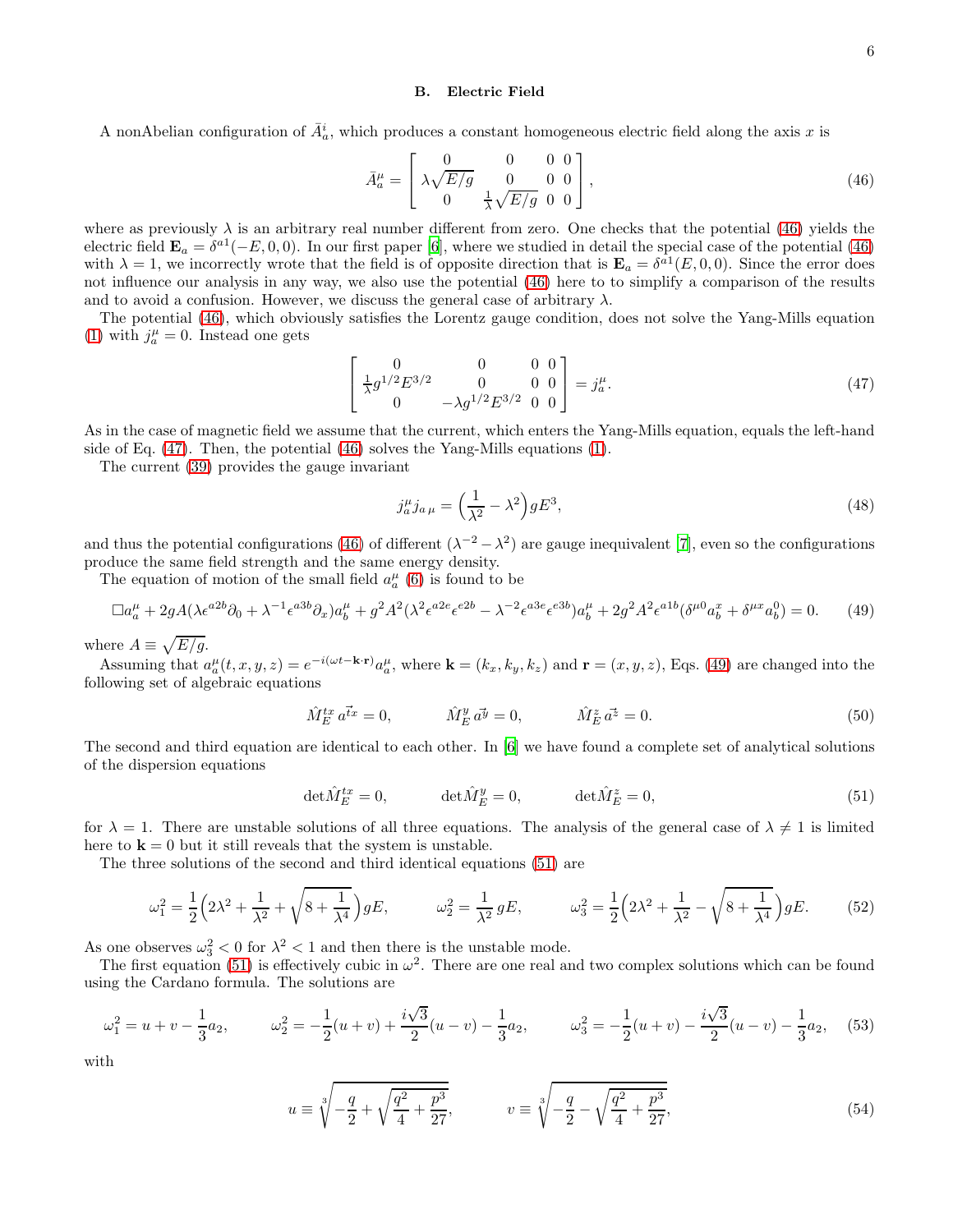and

$$
p \equiv -\frac{1 - 7\lambda^4 + \lambda^8}{3\lambda^4} g^2 E^2, \qquad q \equiv \frac{2 - 21\lambda^4 + 141\lambda^8 + 2\lambda^{12}}{27\lambda^6} g^3 E^3, \qquad a_2 \equiv -\frac{2(1 + \lambda^4)}{\lambda^2} g E. \tag{55}
$$

One checks that  $\omega_1^2 < 0$  for  $\lambda^2 > 1$  and then there is the unstable mode. Since the imaginary parts of  $\omega_2^2$  and  $\omega_3^2$  are nonzero there are also unstable modes related to these solutions. So, we conclude that the configuration of electric field generated by the potential [\(46\)](#page-5-0) is severely unstable.

### <span id="page-6-0"></span>V. ENERGY-MOMENTUM TENSOR

Solutions of the Yang-Mills equations do not have a direct physical meaning because of their dependence on a chosen gauge. However, there are gauge invariant quantities which are determined by the solutions. The energy-momentum tensor of chromodynamic fields is a particularly important example as it can tell us how system's energy density and other tensor's components change in time. In this way we can observe for example whether the system evolves towards thermodynamic equilibrium.

As discussed in the review article [\[10\]](#page-9-10), the energy-momentum tensor of pure Yang-Mills theory, which is gauge invariant, divergenceless, symmetric and traceless, is

<span id="page-6-1"></span>
$$
T^{\mu\nu} = 2\text{Tr}\left[F^{\mu\rho}F_{\rho}{}^{\nu} + \frac{1}{4}g^{\mu\nu}F^{\sigma\tau}F_{\sigma\tau}\right] = F_{a}^{\mu\rho}F_{\rho\,a}{}^{\nu} + \frac{1}{4}g^{\mu\nu}F_{a}^{\sigma\tau}F_{\sigma\tau\,a}.\tag{56}
$$

The expressions after the first and second equality are written in the fundamental and adjoint representation, respectively. Using the formulas [\(3\)](#page-1-4), the elements of the energy-momentum tensor [\(56\)](#page-6-1) can be expressed through the electric and magnetic fields. We are particularly interested in the diagonal elements: energy density  $\varepsilon$  and pressures  $p_L$  and  $p_T$  which are given as

<span id="page-6-4"></span>
$$
\varepsilon \equiv T^{00} = \frac{1}{2} (\mathbf{E}_a \cdot \mathbf{E}_a + \mathbf{B}_a \cdot \mathbf{B}_a), \tag{57}
$$

$$
p_L \equiv T^{xx} = -E_a^x E_a^x - B_a^x B_a^x + \varepsilon,\tag{58}
$$

$$
p_T \equiv T^{yy} = -E^y_a E^y_a - B^y_a B^y_a + \varepsilon. \tag{59}
$$

Since we consider the background of electric and magnetic fields along the axis x, the subscripts  $L$  and  $T$  refer the this direction.

#### A. Gauge Dependence

The energy-momentum tensor [\(56\)](#page-6-1) is gauge invariant because the strength tensor in the fundamental representation transforms under the gauge transformation  $U$  as

<span id="page-6-3"></span>
$$
F^{\mu\nu} \to U F^{\mu\nu} U^{\dagger}.
$$
\n<sup>(60)</sup>

One wonders whether the tensor [\(56\)](#page-6-1) is still gauge invariant within the linearized chromodynamics where non-linear terms, which contribute to the strength tensor  $F^{\mu\nu}$ , are neglected.

The gauge potential, which is the sum of the background and fluctuation potentials, transforms as

$$
A^{\mu} = \bar{A}^{\mu} + a^{\mu} \to U\bar{A}^{\mu}U^{\dagger} + Ua^{\mu}U^{\dagger} + \frac{i}{g}U\partial^{\mu}U^{\dagger},\tag{61}
$$

but there is an ambiguity how to transform  $\bar{A}^{\mu}$  and  $a^{\mu}$  separately. However, the background potential  $\bar{A}^{\mu}$  should behave as the gauge potential independently of the fluctuation potential  $a^{\mu}$  which, in particular, can vanish. Therefore, the background potential  $\bar{A}^{\mu}$  transforms as a gauge potential which in turn dictates the transformation of the fluctuation potential  $a^{\mu}$ . Consequently, the transformation is

<span id="page-6-2"></span>
$$
\bar{A}^{\mu} \to U \bar{A}^{\mu} U^{\dagger} + \frac{i}{g} U \partial^{\mu} U^{\dagger}, \qquad a^{\mu} \to U a^{\mu} U^{\dagger}.
$$
 (62)

We note that the transformation  $(62)$  is used in the background field method, see e.g. [\[11\]](#page-9-11).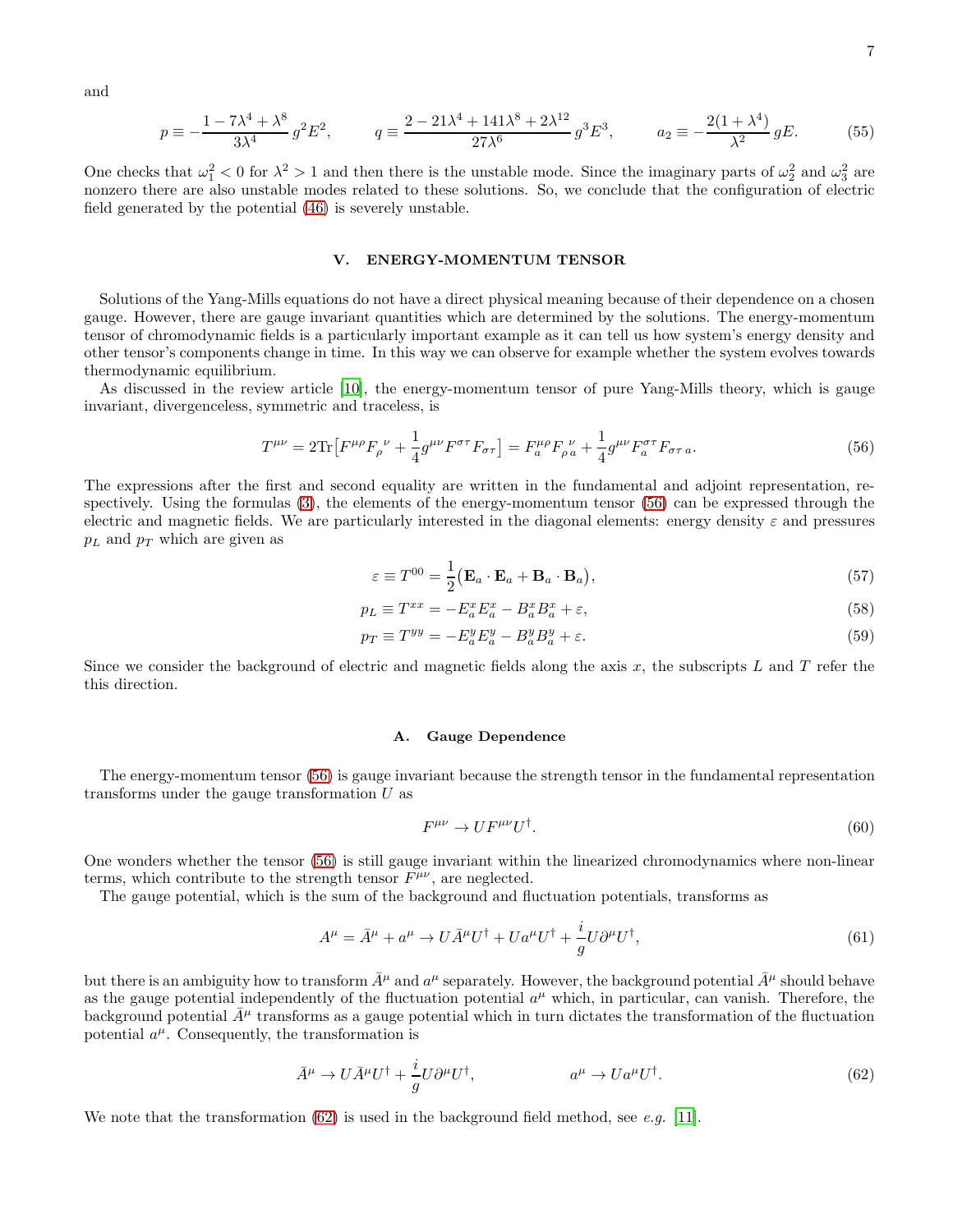One observes that the strength tensor corresponding to  $A^{\mu} = \overline{A}^{\mu} + a^{\mu}$ , which equals

$$
F^{\mu\nu} = \bar{F}^{\mu\nu} + \partial^{\mu}a^{\nu} - \partial^{\nu}a^{\mu} - ig[a^{\mu}, a^{\nu}] - ig[\bar{A}^{\mu}, a^{\nu}] - ig[a^{\mu}, \bar{A}^{\nu}], \tag{63}
$$

transforms according to Eq. [\(60\)](#page-6-3) even when the term quadratic in  $a^{\mu}$  is neglected. The point is that the term  $[a^{\mu}, a^{\nu}]$  transforms as  $[a^{\mu}, a^{\nu}] \rightarrow U[a^{\mu}, a^{\nu}]U^{\dagger}$ . Consequently, the quantity  $\text{Tr}\left[F^{\mu\lambda}F^{\rho\sigma}\right]$  and, in particular, the energy-momentum tensor [\(56\)](#page-6-1) are gauge invariant under the transformation [\(62\)](#page-6-2).

#### B. Energy density and pressures of stable and unstable modes

We consider here, as an example, the energy density  $(57)$  and pressures  $(58)$ ,  $(59)$  corresponding to the two modes of the potential fluctuating around the Abelian configuration of uniform and constant magnetic field B along the axis x which were studied in [\[6\]](#page-9-5) and denoted as  $U^{\pm}$ . The mode  $U^{+}$  is always stable while the mode  $U^{-}$  is the well-known Nielsen-Olesen instability [\[12\]](#page-9-12) for  $k_x^2 < gB$  and  $n = 0$ . Otherwise the mode  $U^-$  is stable.

The modes are found in terms of the functions  $U^{\pm}$  but the energy-momentum tensor [\(56\)](#page-6-1) is expressed through the gauge potential. So, we have to reconstruct the potential. Keeping in mind the definitions [\(10\)](#page-2-3) and [\(19\)](#page-2-4), one finds

$$
U^{+} = a_2^{y} + i a_3^{y} + i a_2^{z} - a_3^{z}, \tag{64}
$$

$$
U^{-} = a_2^y + i a_3^y - i a_2^z + a_3^z.
$$
\n(65)

Demanding that  $U^- = W^{\pm} = 0$  for the mode  $U^+$  and that  $U^+ = W^{\pm} = 0$  for the mode  $U^-$ , one finds the gauge potentials

<span id="page-7-0"></span>
$$
A_a^{\mu} = \begin{bmatrix} 0 & 0 & 0 & yB \\ 0 & 0 & f & -if \\ 0 & 0 & -if & -f \end{bmatrix}, \qquad A_a^{\mu} = \begin{bmatrix} 0 & 0 & 0 & yB \\ 0 & 0 & f & if \\ 0 & 0 & -if & f \end{bmatrix}, \qquad (66)
$$

which correspond to the mode  $U^+$  or  $U^-$ . The function f equals  $h(y)e^{-i(\omega t-k_x x-k_z z)}$  for the stable mode  $U^+$  and  $h(y)e^{\gamma t}e^{i(k_x x+k_z z)}$  for unstable mode  $U^-$ . The parameters  $\omega, \gamma$  are real. The function  $h(y)$  will be defined below. We note that the columns in Eq. [\(66\)](#page-7-0) correspond to Cartesian components of the fields while the rows to the color components.

Keeping in mind that only real parts of the potentials [\(66\)](#page-7-0) have a physical meaning, the electric and magnetic fields associated with the  $U^+$  and  $U^-$  modes are, respectively

<span id="page-7-1"></span>
$$
\mathbf{E}_a = \begin{bmatrix} 0 & 0 & 0 \\ 0 & -\partial^t f^R & -\partial^t f^I \\ 0 & -\partial^t f^I & \partial^t f^R \end{bmatrix}, \qquad \qquad \mathbf{B}_a = \begin{bmatrix} B & 0 & 0 \\ -\partial^y f^I + \partial^z f^R - gyBf^I & \partial^x f^I & -\partial^x f^R \\ \partial^y f^R + \partial^z f^I + gyBf^R & -\partial^x f^R & -\partial^x f^I \end{bmatrix}, \tag{67}
$$

$$
\mathbf{E}_a = \begin{bmatrix} 0 & 0 & 0 \\ 0 & -\partial^t f^R & \partial^t f^I \\ 0 & -\partial^t f^I & -\partial^t f^R \end{bmatrix}, \qquad \qquad \mathbf{B}_a = \begin{bmatrix} B & 0 & 0 \\ \partial^y f^I + \partial^z f^R - gyBf^I & \partial^x f^I & -\partial^x f^R \\ -\partial^y f^R + \partial^z f^I + gyBf^R & \partial^x f^R & -\partial^x f^I \end{bmatrix}, \qquad (68)
$$

where  $f^R \equiv \Re f$  and  $f^I \equiv \Im f$ . The terms quadratic in f are neglected in Eqs. [\(67\)](#page-7-1) and [\(68\)](#page-7-1).

The energy density, longitudinal and transverse pressures associated with the mode  $U^+$  are

$$
\varepsilon = \frac{1}{2}B^2 + (\partial^t f^R)^2 + (\partial^t f^I)^2 + (\partial^x f^I)^2 + (\partial^x f^R)^2 + \frac{1}{2}(-\partial^y f^I + \partial^z f^R - gyBf^I)^2 + \frac{1}{2}(\partial^y f^R - \partial^z f^I + gyBf^R)^2,
$$
\n(69)

$$
p_L = -B^2 - (-\partial^y f^I + \partial^z f^R - gyBf^I)^2 - (\partial^y f^R + \partial^z f^I + gyBf^R)^2 + \varepsilon,
$$
\n<sup>(70)</sup>

$$
p_T = -(\partial^t f^R)^2 - (\partial^t f^I)^2 - (\partial^x f^I)^2 - (\partial^x f^R)^2 + \varepsilon,
$$
\n(71)

and those of the mode  $U^-$  read

$$
\varepsilon = \frac{1}{2}B^2 + (\partial^t f^R)^2 + (\partial^t f^I)^2 + (\partial^x f^I)^2 + (\partial^x f^R)^2 + \frac{1}{2}(\partial^y f^I + \partial^z f^R - gyBf^I)^2 + \frac{1}{2}(-\partial^y f^R + \partial^z f^I + gyBf^R)^2
$$
(72)

$$
p_L = -B^2 - (\partial^y f^I + \partial^z f^R - gyBf^I)^2 - (-\partial^y f^R + \partial^z f^I + gyBf^R)^2 + \varepsilon,
$$
\n(73)

$$
p_T = -(\partial^t f^R)^2 - (\partial^t f^I)^2 - (\partial^x f^I)^2 - (\partial^x f^R)^2 + \varepsilon.
$$
 (74)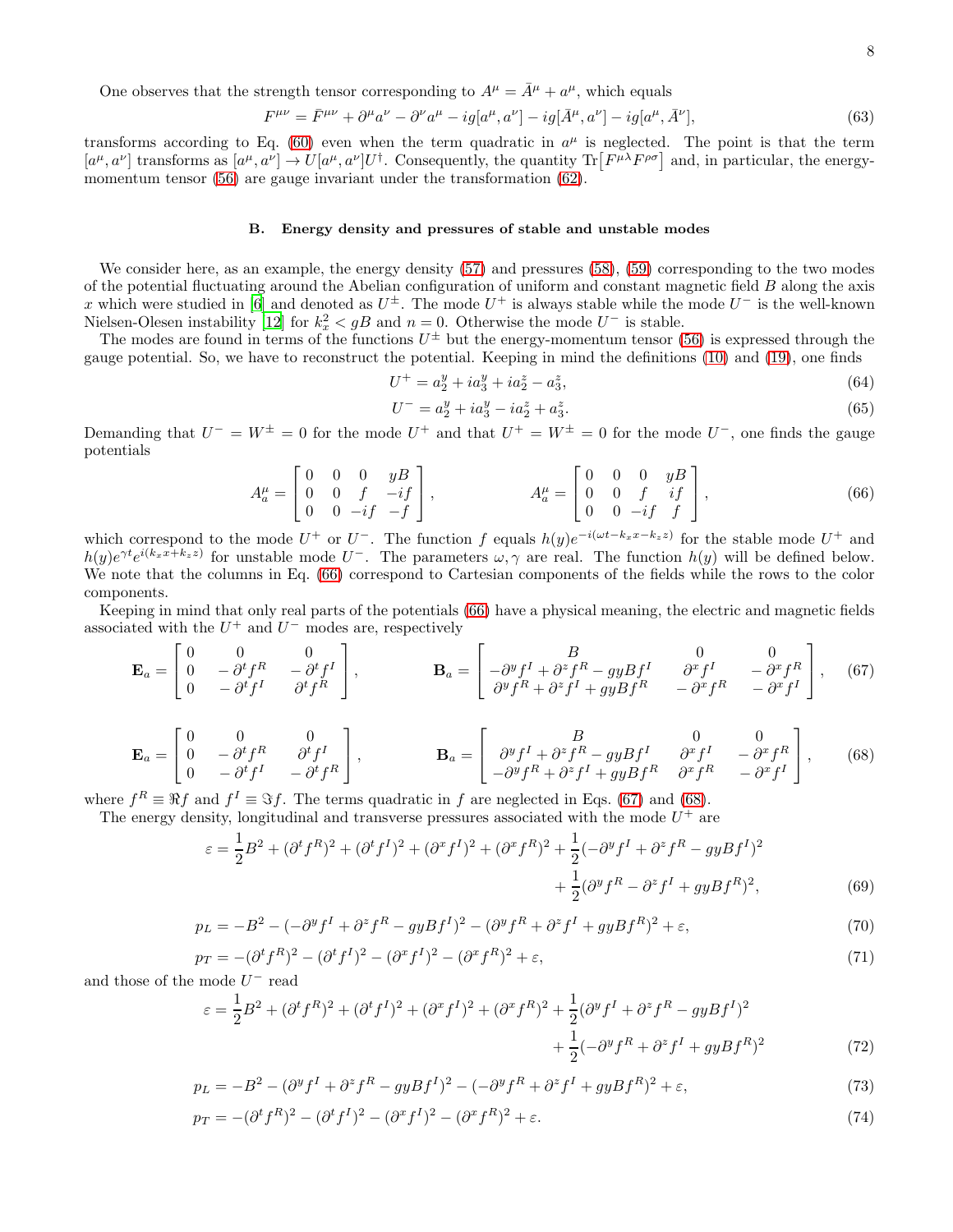We note that all the terms, which enter the electric and magnetic fields [\(67\)](#page-7-1) and [\(68\)](#page-7-1), are kept here to have gauge invariant expressions.

Further on, we consider the lowest energy modes  $U^{\pm}$  when  $h(y) = \delta e^{-\frac{gBy^2}{2}}$  with  $\delta$  being the fluctuation's amplitude of the dimension of mass which is small that is  $\delta \ll \sqrt{B}$ . For simplicity, we also put  $k_x = k_z = 0$  and then,  $\gamma^2 = gB$ ,  $\omega^2 = 3gB$  [\[6\]](#page-9-5). The energy density, longitudinal and transverse pressures of the stable mode are

$$
\varepsilon = \frac{1}{2}B^2 + gB\delta^2(3 + 2gy^2B)e^{-gBy^2},\tag{75}
$$

$$
p_L = -\frac{1}{2}B^2 + gB\delta^2(3 - 2gy^2B)e^{-gBy^2},\tag{76}
$$

$$
p_T = \frac{1}{2}B^2 + 2g^2y^2B^2\delta^2e^{-gBy^2},\tag{77}
$$

and those of the unstable mode equal

<span id="page-8-1"></span>
$$
\varepsilon = \frac{1}{2}B^2 + gB\delta^2 e^{-gBy^2} e^{2\sqrt{gB}t},\tag{78}
$$

$$
p_L = -\frac{1}{2}B^2 + gB\delta^2 e^{-gBy^2} e^{2\sqrt{gB}t},\tag{79}
$$

$$
p_T = \frac{1}{2}B^2.
$$
\n(80)

We see that  $\varepsilon$ ,  $p_L$  and  $p_T$  are time independent for the stable mode but exponentially grow in case of instability. We also observe that the growing unstable mode tends to reduce the negative value of  $p<sub>L</sub>$  which can be interpreted as a beginning of the evolution towards equilibrium.

The expressions  $(78) - (80)$  $(78) - (80)$  should be treated with caution. One checks that the biggest terms, which are neglected, are of the order  $gB\delta^2$ . Consequently, they are as big as the terms which are kept in  $\varepsilon$ ,  $p_L$  and  $p_T$ . If we consistently neglect the terms of the order  $gB\delta^2$ , the energy density and longitudinal pressure of the stable mode are still modified by the fluctuation potential but in the case of unstable mode the elements of energy-momentum tensor are determined solely by the background potential.

### <span id="page-8-0"></span>VI. SUMMARY, CONCLUSIONS AND OUTLOOK

We have discussed the system of classical electric and magnetic fields which are parallel to each other, constant and uniform. Such a system can be generated only by the single-color potential linearly depending on coordinates which is well known in the Abelian theory. In contrast to the electric or magnetic fields, which occur separately, there is no nonAbelian configuration where the fields are generated by the multi-color non-commuting constant uniform potentials. We have performed a linear stability analysis of the system of parallel electric and magnetic fields showing that the system's dynamics is dominated by the electric field. The solutions of linearized Yang-Mills equations run away either to plus or minus infinity which make the system unstable.

There is a whole class of nonAbelian potentials of both electric and magnetic fields which correspond to the same field strength and energy density but are still gauge inequivalent. We have shown that all these field configuration are unstable in the long wavelength limit.

We have discussed a gauge dependence of our results and we have shown that in spite of the linearization the chromodynamic strength tensor transforms covariantly under gauge transformations. Therefore, the energy-momentum tensor, which is obtained from the strength tensor, is gauge invariant. We have demonstrated that the tensor corresponding the unstable Nielsen-Olesen mode exponentially grows in time starting an evolution towards equilibrium.

With the present paper we close our discussion of constant and uniform chromodynamic fields. The next step are field configurations which are more relevant for relativistic heavy-ion collisions. We are going to preform a stability analysis of the background fields, which are invariant under Lorentz boosts in one direction, with fluctuations which break the Lorentz invariance. This is the configuration where the instability was found in [\[3,](#page-9-2) [4\]](#page-9-3).

## ACKNOWLEDGMENTS

We are grateful to Giorgio Torrieri for inspiring criticism and to Jerzy Kowalski-Glikman and Margaret Carrington for useful discussions. This work was partially supported by the National Science Centre, Poland under grant